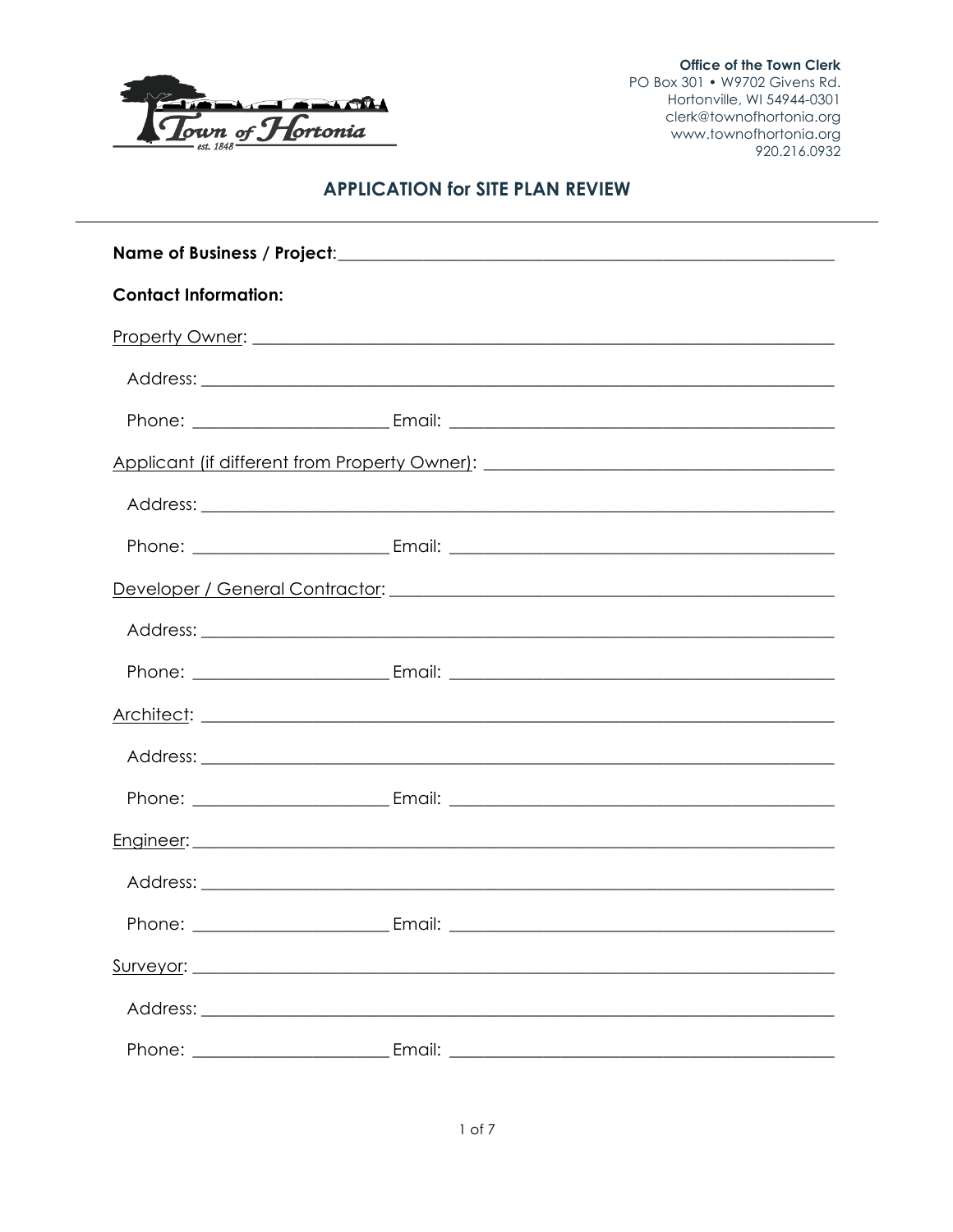### **Property Description:**

| <b>Property Address:</b>                                                                             |               |
|------------------------------------------------------------------------------------------------------|---------------|
| A. Tax Parcel No.: _______________Lot Size:___________________________Zoning District: _____________ |               |
| B. Tax Parcel No.: Lot Size: Lot Size: Zoning District: Latin 2011                                   |               |
|                                                                                                      |               |
|                                                                                                      |               |
| (If additional parcels, please attach as separate sheet)                                             |               |
| The property is currently: Developed: Undeveloped: ____                                              |               |
| Current Use of Property (provide detailed description):                                              |               |
|                                                                                                      |               |
|                                                                                                      |               |
|                                                                                                      |               |
| <b>Overlay Districts:</b>                                                                            |               |
| Is project intended for Q-1 Quarrying Overlay?                                                       | $Yes$ No $No$ |

If yes, development shall comply with Chapter 17.3.12 of the Zoning Ordinance.

Is project located within Highway Commercial Overlay? Yes \_\_\_\_\_ No\_\_\_\_**\_**

If yes, development shall comply with Chapter 17.3.13 of the Zoning Ordinance.

Is project located within Critical Areas Overlay? Yes \_\_\_\_\_ No \_\_\_\_

If yes, development shall comply with Chapter 17.3.14 of the Zoning Ordinance.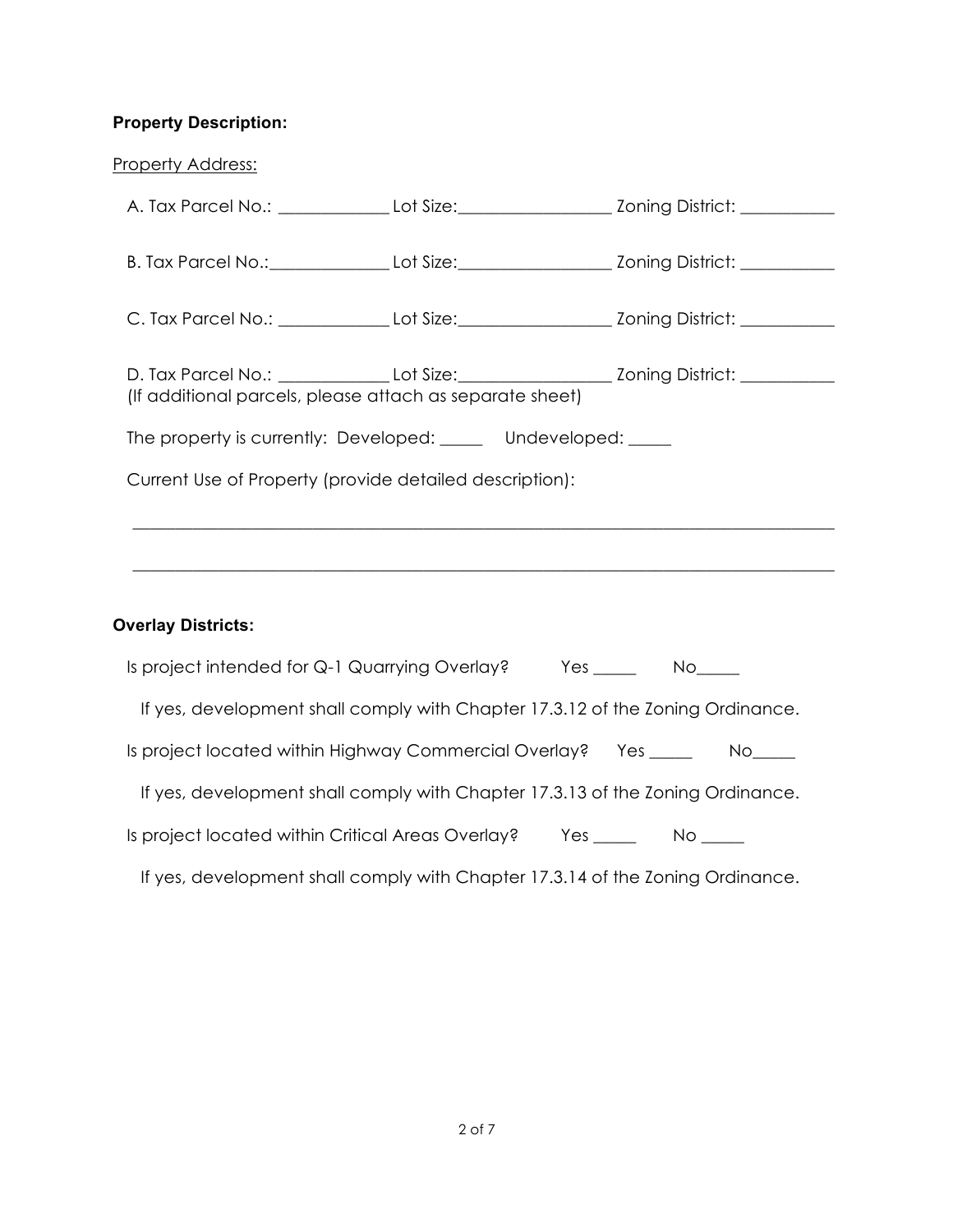# **Plan of Operation:**

Physical Dimensions: Structures shall be labeled on site plan as 'Structure A', 'Structure B', 'Structure C', etc. Existing structures shall be listed before proposed structures. If additional structures are present or proposed, please attach as separate sheet.

| Structure A:            |                                                                                          |                                   |  |
|-------------------------|------------------------------------------------------------------------------------------|-----------------------------------|--|
|                         | Is this an existing or proposed structure? Existing: _____ Proposed: ____                |                                   |  |
|                         |                                                                                          |                                   |  |
|                         |                                                                                          |                                   |  |
| Structure B:            |                                                                                          |                                   |  |
|                         | Is this an existing or proposed structure? Existing: Proposed: Demonstrational Existing: |                                   |  |
|                         |                                                                                          |                                   |  |
|                         |                                                                                          |                                   |  |
| Structure C:            |                                                                                          |                                   |  |
|                         | Is this an existing or proposed structure? Existing: Proposed: Proposed:                 |                                   |  |
|                         |                                                                                          |                                   |  |
|                         |                                                                                          |                                   |  |
| Structure D:            |                                                                                          |                                   |  |
|                         | Is this an existing or proposed structure? Existing: The Reprosed: The Proposed:         |                                   |  |
|                         |                                                                                          |                                   |  |
|                         |                                                                                          |                                   |  |
|                         | Are additional structures present? Yes: ______ No: ____                                  |                                   |  |
| as separate attachment. | If yes, please provide height, ground floor area, total floor area, and purpose and use  |                                   |  |
| Employees:              |                                                                                          |                                   |  |
|                         | Current No. Employees: _________                                                         | Proposed No. Employees: _________ |  |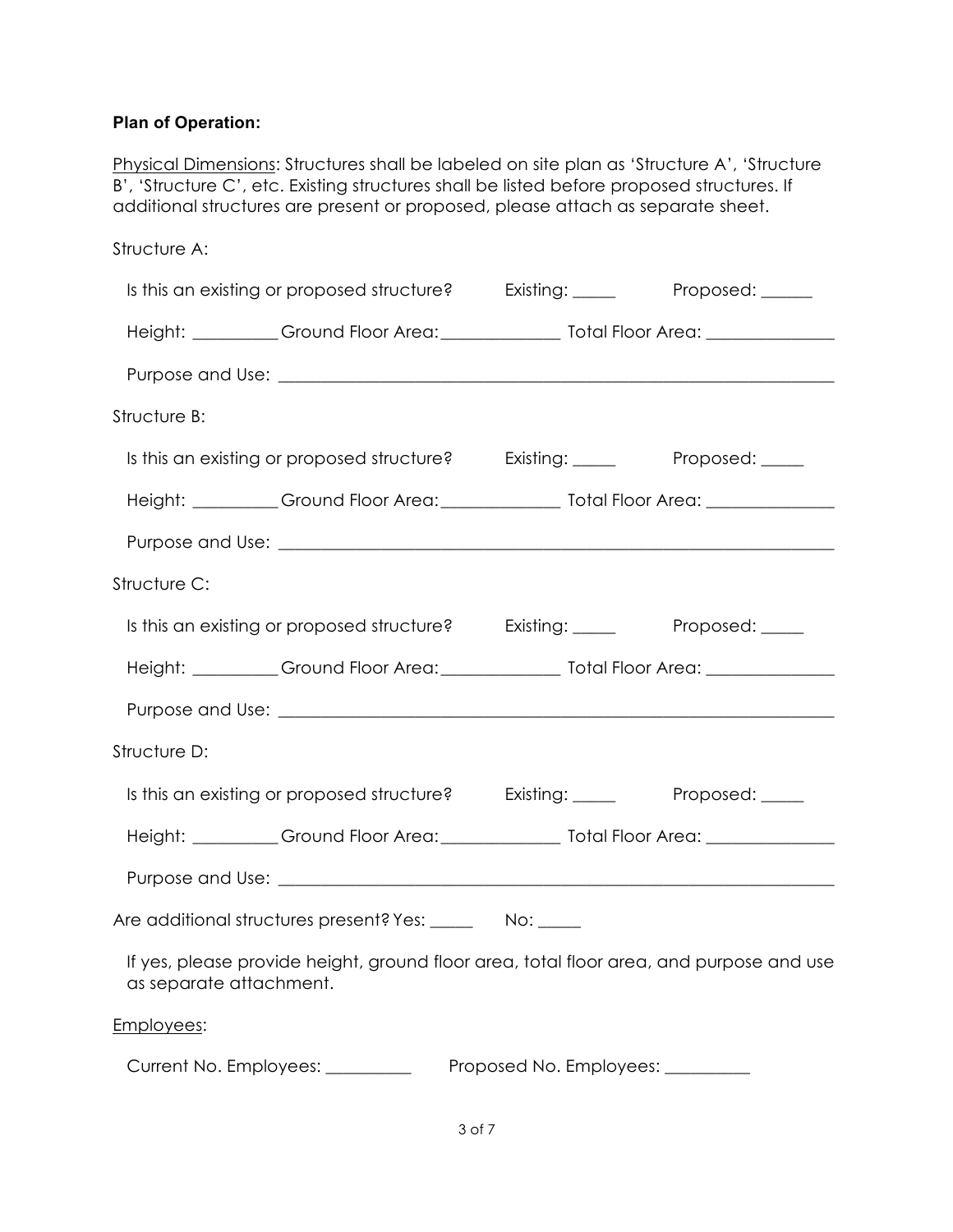Parking:

| Total area all parking: Current: _________________                                                                                                        | Proposed: ______________ |
|-----------------------------------------------------------------------------------------------------------------------------------------------------------|--------------------------|
| Parking lot construction: Paved: ____ Gravel: ____ Grass: ____                                                                                            |                          |
|                                                                                                                                                           |                          |
| Number of parking spaces: Current: Proposed: Current: Proposed:                                                                                           |                          |
| Barrier-Free parking spaces: Current: ________ Proposed: _______<br>(Barrier-Free parking spaces shall be in addition to minimum required parking spaces) |                          |
| Parking facilities and required landscape buffers shall be shown and described on the<br>Parking and Loading Plan.                                        |                          |
| Days / Hours of Operation:                                                                                                                                |                          |
|                                                                                                                                                           |                          |
| Open at: ____: Close at: ___: ___ 24 hr. ____                                                                                                             |                          |
| <u>Exterior:</u>                                                                                                                                          |                          |
| Will there be outside storage: Yes ________ No ______                                                                                                     |                          |
|                                                                                                                                                           |                          |

# **Application Checklist**:

The purpose of the Application Checklist is to ensure a complete submittal has been prepared and to expedite the review process. Please complete the checklist in full by using one of the following symbol codes.

- ✓ Shown on Site Plan **0** Included with Application Packet
- **−** Appears Inapplicable **?** Cannot Determine if Required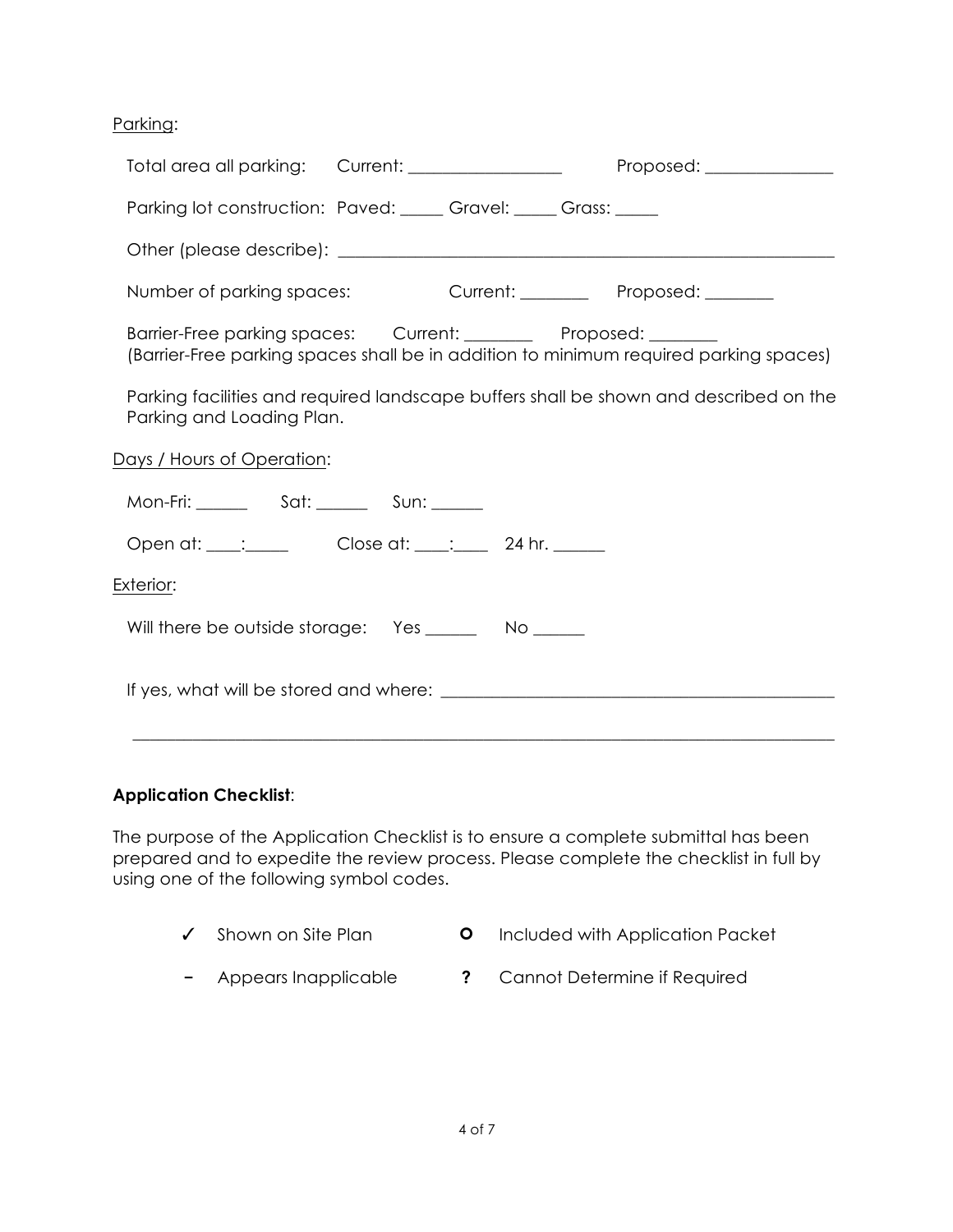| Code | <b>Site Plan Application Submittal Requirements</b>                                                                                                                                                                                                                                                         |
|------|-------------------------------------------------------------------------------------------------------------------------------------------------------------------------------------------------------------------------------------------------------------------------------------------------------------|
|      | Site plan drawn to a recognized engineering scale.                                                                                                                                                                                                                                                          |
|      | Scale of drawing, north arrow, and site size information (area in sq. ft. or acres).                                                                                                                                                                                                                        |
|      | Existing and proposed topography shown at contour intervals of two ft. or less.<br>Topography shall extend no less than 40 ft. onto adjacent property.                                                                                                                                                      |
|      | Total number and location of parking spaces.                                                                                                                                                                                                                                                                |
|      | All building and yard setback lines.                                                                                                                                                                                                                                                                        |
|      | Existing floodplains, wetlands, and shoreland zones.                                                                                                                                                                                                                                                        |
|      | The type, size, and location of all existing and proposed structures with all<br>building dimensions shown, labeled as required under 'Plan of Operation' on<br>page 3 of this Application.                                                                                                                 |
|      | Existing and proposed street names, rights-of-way, and widths.                                                                                                                                                                                                                                              |
|      | Existing and proposed easements for and locations of all utility lines, including<br>sanitary sewers, water mains, storm sewers, other drainage facilities and features,<br>communications lines, electrical lines, natural gas lines and other utilities present<br>on and around the site, as applicable. |
|      | Proposed stormwater management facilities, including detention/retention<br>areas.                                                                                                                                                                                                                          |
|      | Proposed location and type of all signs to be placed on the site.                                                                                                                                                                                                                                           |
|      | Location and type of all outdoor lighting.                                                                                                                                                                                                                                                                  |
|      | Existing isolated, individual trees and the boundary of woodlands.                                                                                                                                                                                                                                          |
|      | Landscape plan with the location, extent, and type of proposed plantings,<br>compliant with Chapter 17.4.11 of the zoning ordinance.                                                                                                                                                                        |
|      | Location of pedestrian sidewalks and walkways, and bicycle lanes or paths.                                                                                                                                                                                                                                  |
|      | Scaled architectural plans, color building elevations, and color perspective<br>drawings and color sketches illustrating the design and character of proposed<br>structures.                                                                                                                                |
|      | Samples of all exterior building materials and colors.                                                                                                                                                                                                                                                      |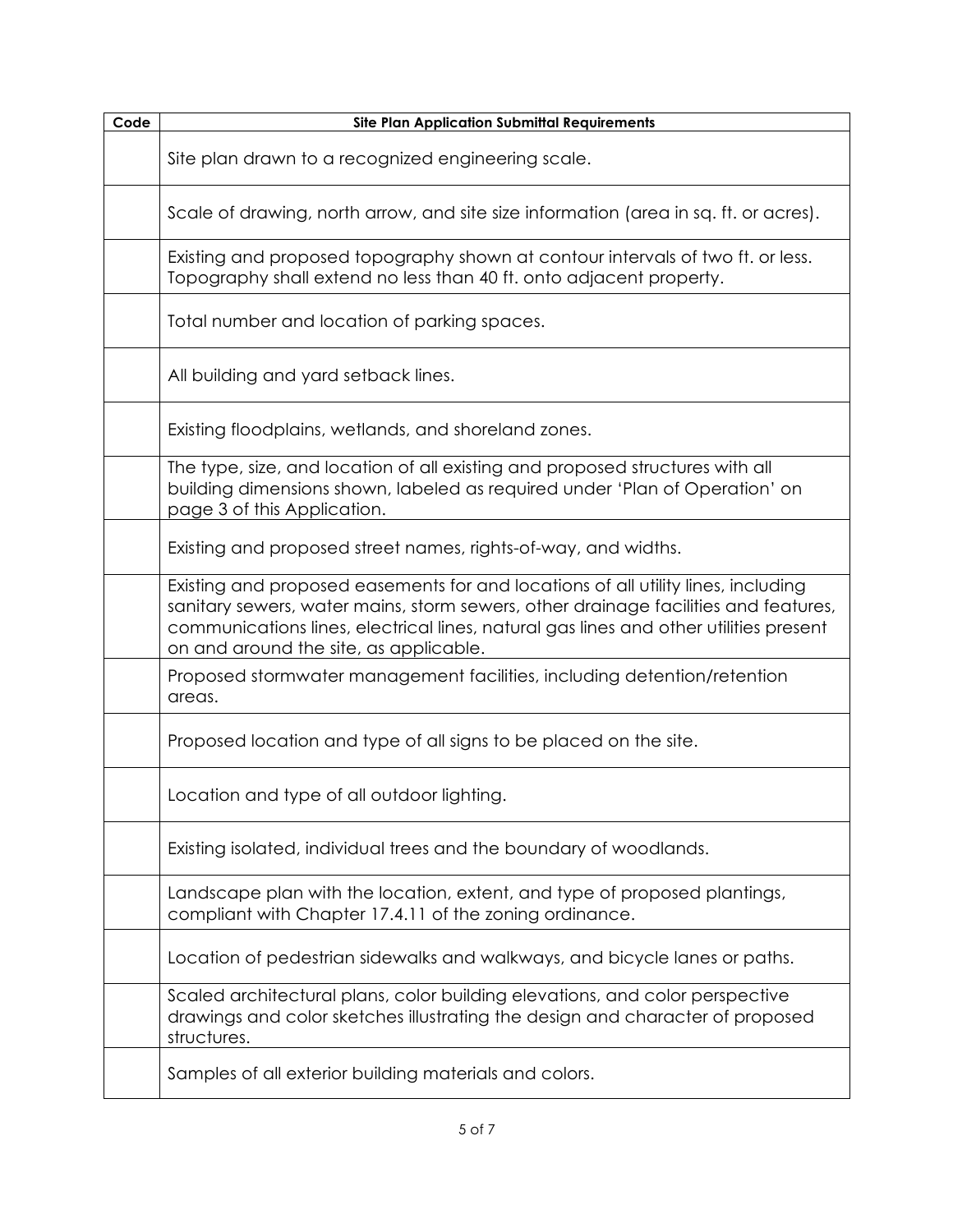# **Additional Information:**

Additional plans and data may be required when determined by the Zoning Administrator to be necessary in order to complete a thorough and efficient review. Certain submission requirements may be waived when determined to be superfluous. Additional information, if applicable, shall be included as an attachment to the Application.

#### **Other Permits:**

The information, data, and plans required in this Application, and the approval, conditional approval, or denial of said Application, are specific to the Zoning Ordinance. Additional approvals may be required under the Building Code.

#### **Prohibited Structures:**

As per Chapter 17.2.04(H) of the Town of Hortonia Zoning Ordinance, the following structures are prohibited for use as Temporary Structures:

*'Portable storage facilities including shipping containers, portable on demand storage (PODS), store and move (SAM) containers, buses, heavy-duty trucks and their bodies, semi-trailers, freight containers, mobile homes, recreational vehicles and trailers, and any other similar items which are no longer in use for their designated purpose.'*

# **Completeness of Application:**

An incomplete Application or Application Packet lacking all required information will not be accepted.

# **Signature and Certification:**

*I certify the information presented on this Application and the drawings, plans, and other materials included therein are, to the best of my knowledge, complete and in accordance with the Zoning Ordinance.*

Owner Signature: \_\_\_\_\_\_\_\_\_\_\_\_\_\_\_\_\_\_\_\_\_\_\_\_\_\_\_\_\_\_\_\_\_\_\_\_\_\_\_\_\_\_\_\_\_\_\_\_Date: *\_\_\_\_\_\_\_\_\_\_\_\_*

# **Application Fee:**

The Application Fee for a Zoning Change is \$100.00. The Application shall not be accepted until the Application Fee has been paid.

#### **Review and Administration Fee:**

The Applicant shall pay a fee equal to the actual cost to the Town for all legal, engineering and planning work incurred by the Town in connection with proposed developments, permits and other matters pertaining to zoning review. Engineering work shall include the preparation of construction plans and standard specification. The